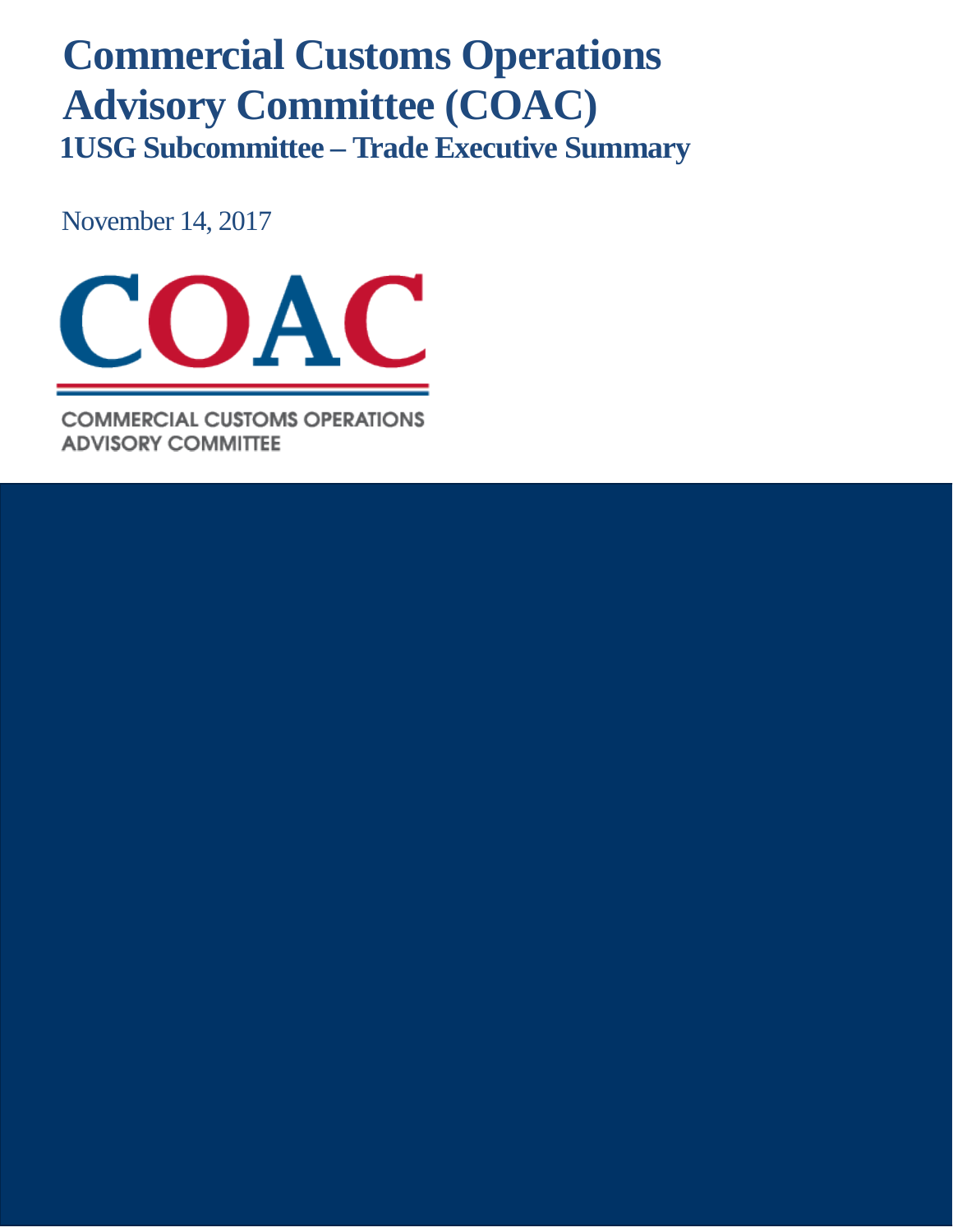# **ADVISORY COMMITTEE ON COMMERCIAL OPERATIONS TO CUSTOMS AND BORDER PROTECTION**

# **One U.S. Government at the Border Subcommittee Executive Summary – Trade Progress Report November 2017**

### **1. Background:**

The Advisory Committee on Commercial Operations of Customs and Border Protection (COAC) determined to carry on the work from the  $12<sup>th</sup>$  and  $13<sup>th</sup>$  Term COAC One US Government at the Border Subcommittee. The Mission of the Subcommittee is to implement the January 15, 2013 COAC  $12<sup>th</sup>$  Term Recommendation:

*That CBP pursue interagency partnership programs following the principles and standards set forth in the One US Government Master Principles Document and progress toward completion can be measured via CBP reporting quarterly back to COAC on progress being made to implement programs that align with these principles, principally through the Border Interagency Executive Council (BIEC).*

#### **Trade chairs:** Susie Hoeger and Amy Magnus

**Government:** John P. Leonard, Executive Director, Trade Policy and Programs, Office of Trade; Debbie Augustin, Executive Director, Trade Transformation Office (ACE Business Office), Office of Trade

#### **Outline of Work**

The Subcommittee continued its work in promoting the One USG Master Principles document through the North American Single Window Working Group and Fish & Wildlife Service Working Group. A new working group addressing ACE outages was also formed.

### **2. Summary of Work**

### **North American Single Window Working Group**

The North American Single Window Working Group (NASW WG) consists of importers, filers, software vendors, Canadian and Mexican trade partners, and CBP representatives. The group's vision statement is:

### *Streamlining Imports and Exports in North America: A Single Window Approach*

*As Canada, Mexico and the United States advance their respective Single Windows, we commit to align our approaches in order to streamline processes and requirements to the greatest extent possible to foster fair and competitive trade in North America.*

The expected goals/benefits of a North American Single Window include:

- *Increasing trade and economic growth by aligning and simplifying Canadian, Mexican and United States import and export reporting processes which reduces the costs of doing business among the region.*
- *Facilitating compliance with and enforcement of trade requirements among Canada, Mexico and the United States.*